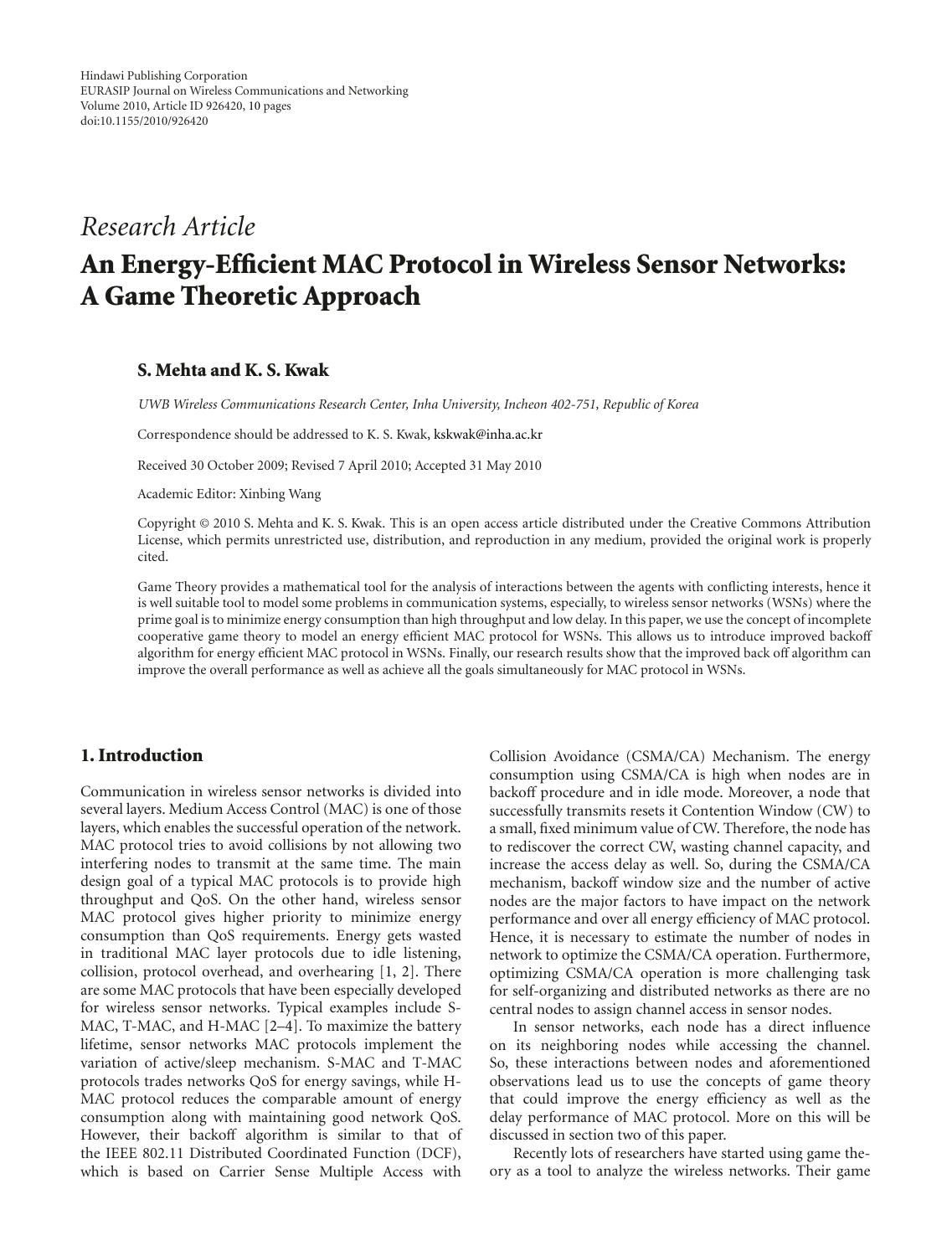TABLE 1: A wirless networking game.

| Components of    | Elements of a wireless network                              |  |  |
|------------------|-------------------------------------------------------------|--|--|
| a game           |                                                             |  |  |
| Players          | Nodes in the wireless network                               |  |  |
| A set of actions | A modulation scheme, transmit<br>power level, and so forth. |  |  |
| A set of         | Performance metrics (e.g.,                                  |  |  |
| preferences      | Energy Efficiency, Delay, etc.)                             |  |  |
|                  |                                                             |  |  |

theoretic approaches were proposed to the wide area of wireless communication right from the security issues to power control, and so forth, [5–8]. To model WSNs problems into full information game theoretic problems is an extremely difficult task due to distributed nature of WSNs. In addition, full information sharing also results into additional energy and bandwidth consumption. So, we use the concept of incomplete cooperative game theory to solve the aforementioned challenges. In this paper, we present the basic idea of adjusting nodes' equilibrium strategy based on estimation of network conditions without full information. More details on this will be discussed in later part of this paper. To the best of our knowledge, there is very little work on the incomplete cooperative game theory in wireless networks. In [9, 10], authors used the concept of incomplete cooperative game theory in wireless networks for first time and proposed the G-MAC protocol for the same. However, their proposed scheme is not suitable for all traffic conditions, especially, nonsaturation traffic condition which is most likely in sensor networks. In [11] authors presented a virtual CSMA/CA mechanism to handle the nonsaturation traffic condition which is too heavy and complex for the sensor networks.

We also work on similar baseline and present our suboptimal solution for an energy efficient MAC protocol in wireless sensor networks. In short, the main contributions of this paper are as follows.

- (i) To present an analytical model of energy efficient MAC protocol based on incomplete cooperative game theory.
- (ii) To present a suboptimal solution for energy efficient MAC protocol in WSN.
- (iii) To present a performance evaluation study for the proposed solution.

The rest of this paper is organized as follows. Game theory and the incomplete cooperative game are introduced in Section 2, respectively. In Section 3, we present an improve backoff algorithm to improve the energy efficiency of MAC protocol in WSNs. Finally, the concluding remarks and future works are given in Section 4.

# **2. Game Theory and Incomplete Cooperative Game**

Game Theory is a collection of mathematical tools to study the interactive decision problems between the rational

players (In rest of the paper, we keep using terms "node" and "player" interchangeably) (Here, it is sensor nodes). Furthermore, it also helps to predict the possible outcome of the interactive decision problem. The most possible outcome for any decision process is "Nash Equilibrium." A Nash equilibrium is an outcome of a game where no node (player) has any extra benefit for just changing its strategy one-sidedly [12, 13]. From last few years, game theory has gained a notable amount of popularity in solving communication and networking issues. These issues include congestion control, routing, power control, and other issues in wired and wireless communications systems, to name a few.

A game is set of three fundamental components: A set of players, a set of actions, and a set of preferences. Players or nodes are the decision takers in the game. The actions (strategies) are the different choices available to nodes. In a wireless system, action may include the available options like coding scheme, power control, transmitting, listening, and so forth, factors that are under the control of the node. When each player selects its own strategy, the resulting strategy profile decides the outcome of the game. Finally, a utility function (preferences) decides the all possible outcomes for each player. Table 1 shows typical components of a wireless networking game.

Games can be classified formally at many level of detail, here we ingeneral tried to classify the games for better understanding. As shown in Figure 1, strategic games are broadly classified as cooperative and noncooperative games. In noncooperative games the player cannot make commitments to coordinate their strategies. A noncooperative game investigates answer for selecting an optimum strategy to player to face his/her opponent who also has a strategy of his/her own. Conversely, a co-operative game is a game where groups of player may enforce to work together to maximize their returns (payoffs). Hence, a co-operative game is a competition between coalitions of players, rather then between individual players. Furthermore, according to the players' moves, simultaneously or one by one, games can be further divided into two categories: static and dynamic games. In static game, players move their strategy simultaneously without any knowledge of what other players are going to play. In the dynamic game, players move their strategy in predetermined order and they also know what other players have played before them. So, according to the knowledge of players on all aspect of game, the noncooperative/co-operative game further classified into two categories: complete and incomplete information games. In the complete information game, each player has all the knowledge about others' characteristics, strategy spaces, payoff functions, and so forth, but all these information are not necessarily available in incomplete information game [13].

*2.1. Incomplete Cooperative Game.* As we mentioned earlier, energy efficiency of MAC protocol in WSN is very sensitive to number of nodes competing for the access channel. It will be very difficult for a MAC protocol to accurately estimate the different parameters like collision probability, transmission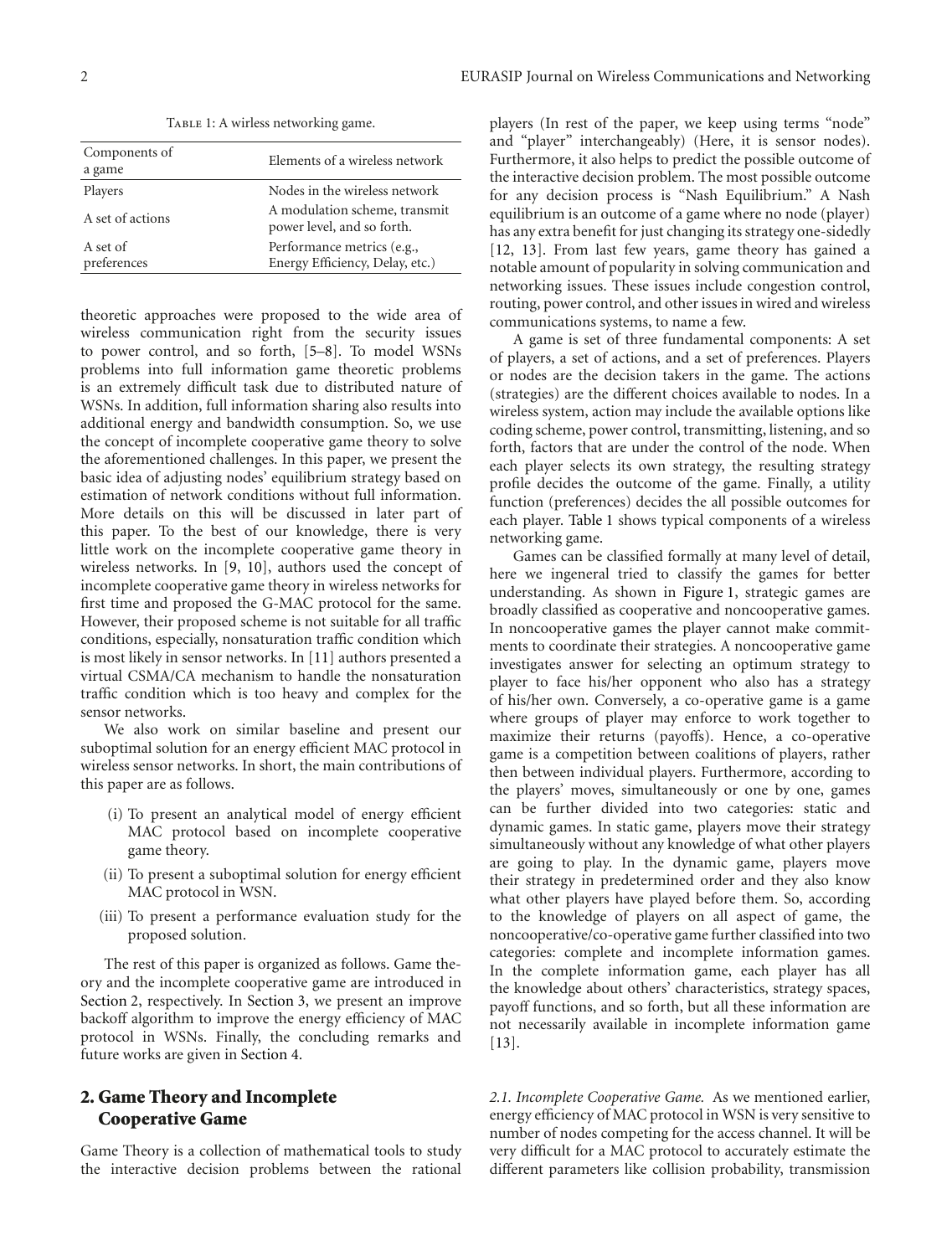

Figure 1: Classification of games.



Figure 2: Active/sleep mechanism.

probability, and so forth, by detecting channel. Because dynamics of WSN keep on changing due to various reasons like mobility of nodes, joining of some new nodes, and dying out of some exhausted nodes. Also, estimating about the other neighboring nodes information is too complex, as every node takes a distributed approach to estimate the current state of networks. For all these reasons, an incomplete cooperative game could be a perfect candidate to optimize the performance of MAC protocol in sensor networks.

In this paper, we considered a MAC protocol with active/ sleep duty cycle (we can easily relate the "Considered MAC Protocol" with available MAC protocols and standards for wireless sensor networks, as most of the popular MAC protocols are based on the active/sleep cycle mechanism) to minimize the energy consumption of a node. In this MAC protocol, time is divided into super-frames, and every super frame into two basic parts: active part and sleep part, as shown in Figure 2. During the active part, a node tries to contend the channel if there is any data in buffer and turn down its radio during the sleeping part to save energy.

In incomplete cooperative game, the considered MAC protocol can be modeled as stochastic game, which starts when there is a data packet in the node's transmission buffer and ends when the data packet is transmitted successfully or discarded. This game consists of many time slots and each time slot represents a game slot. As every node can try to transmit an unsuccessful data packet for some predetermined limit (maximum retry limit), the game is finitely repeated rather than an infinitely repeated one.

TABLE 2: Strategy table.

|                   | Player 2 (all other $n$ nodes) |                                                                         |                                                 |                                                 |
|-------------------|--------------------------------|-------------------------------------------------------------------------|-------------------------------------------------|-------------------------------------------------|
| Player 1 (Node i) |                                | Transmitting Listening Sleeping                                         |                                                 |                                                 |
|                   | Transmitting                   | $(P_f, \overline{P}_f)$ $(P_s, \overline{P}_i)$ $(P_f, \overline{P}_w)$ |                                                 |                                                 |
|                   | Listening                      | $(P_i, P_s)$                                                            |                                                 | $(P_i, \overline{P}_i)$ $(P_i, \overline{P}_w)$ |
|                   | Sleeping                       | $(P_w, P_f)$                                                            | $(P_w, \overline{P}_i)$ $(P_w, \overline{P}_w)$ |                                                 |

In each time slot, when the node is in active part, the node just not only tries to contend for the medium but also estimates the current game state based on history. After estimating the game state, the node adjust its own equilibrium condition by adjusting its available parameters under the given strategies (here it is contention parameters like transmitting probability, collision probability, etc.). Then all the nodes act simultaneously with their best evaluated strategies. In this game, we considered mainly three strategies available to nodes: transmitting, listening, and sleeping. And contention window size as the parameter to adjust its equilibrium strategy.

In this stochastic game, our main goal is to find an optimal equilibrium to maximize the network performance with minimum energy consumption. In general, with control theory we could achieve the best performance for an individual node rather than a whole network, and for this reason our game theoretic approach to the problem is justified.

Based on the game model presented in [10], the utility function of the node (node *i*) is represented by  $\mu_i = \mu_i(s_i, \bar{s}_i)$ and the utility function of its opponents as  $\overline{\mu}_i = \overline{\mu}_i(\overline{s}_i, s_i)$ . Here,  $s_i = (s_1, s_2, \ldots, s_{i-1}, \ldots, s_n)$  represents the strategy profile of a node and *si* of its opponent nodes, respectively. From the aforementioned discussion, we can represent the above game as in Table 2.

As presented in [10], we define  $P_i$  and  $\overline{P}_i$  as the payoff for player 1 and 2 when they are listening,  $P_s$  and  $\overline{P}_s$  when they are transmitting a data packet successfully,  $P_f$  and  $\overline{P}_f$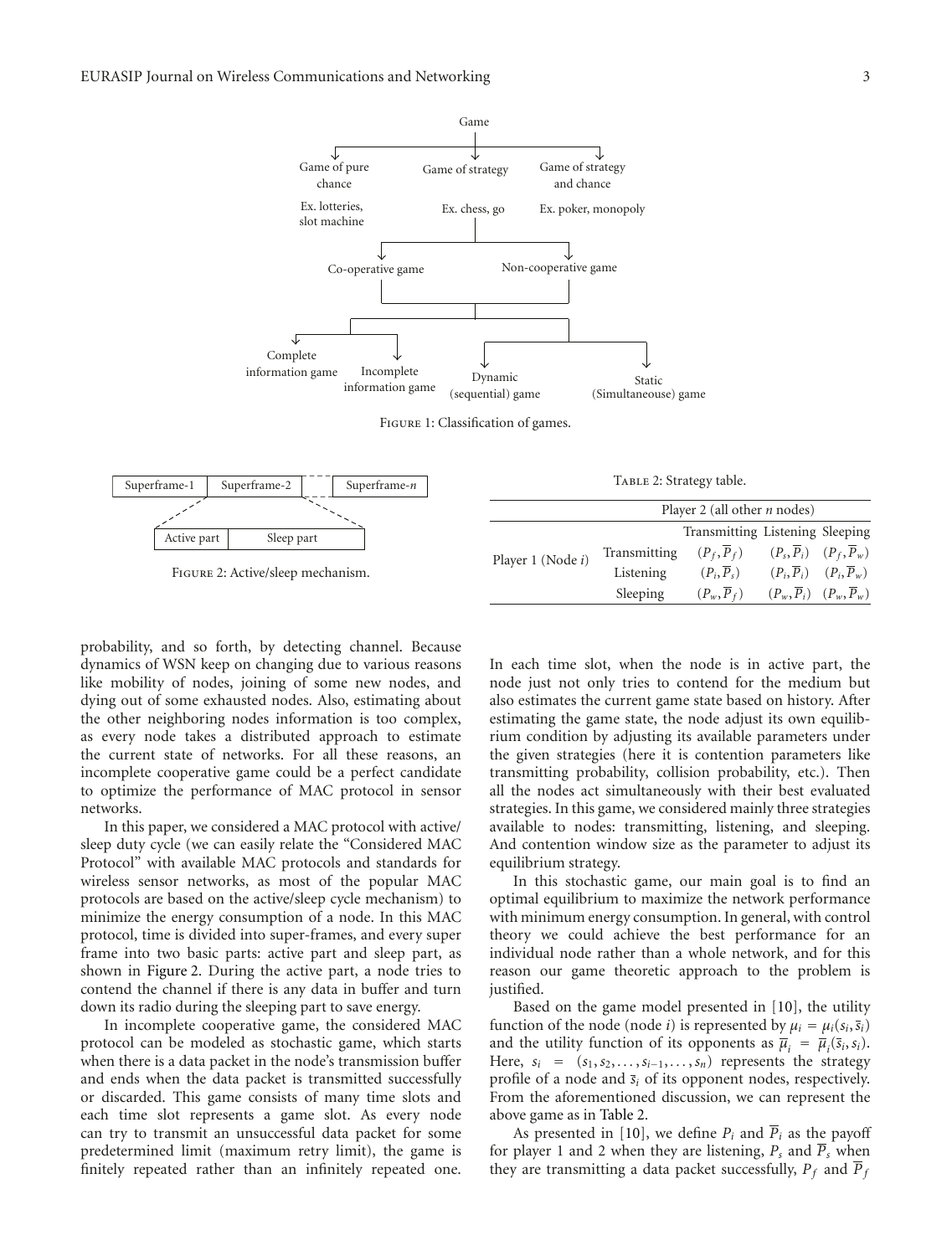

Figure 3: Relation between throughput and contention window.

when they are failed to transmit successfully, and  $P_w$  and  $\overline{P}_w$ when they are in sleep mode, respectively. Whatever will be the payoff values, their self evident relationship is given by

$$
P_f < P_i < P_w < P_S \tag{1}
$$

and similar relationship goes for player 2. As per our goal, we are looking for the strategy that can lead us to an optimum equilibrium of the network. As in [10], we can define it formally as

$$
s_i^* = \underset{s_i}{\operatorname{argmax}} \overline{\mu}_i(\overline{s}_i, s_i) \mid (e_i < e_i^*),
$$
\n
$$
\overline{s}_i^* = \underset{\overline{s}_i}{\operatorname{argmax}} \mu_i(s_i, \overline{s}_i) \mid (\overline{e}_i < \overline{e}_i^*),
$$
\n
$$
(2)
$$

where  $e_i$ ,  $e_i^*, \overline{e}_i$  and  $\overline{e}_i^*$  are the real energy consumption and energy limit of the player 1 and 2, respectively. Now, to realize these conditions in practical approach we redefine them as follows

$$
s_i^* = \underset{(w_{i,\tau_i})}{\operatorname{argmax}} \begin{cases} \left[ (1 - \overline{\tau}_i) \left( 1 - \overline{p}_i \right) (1 - \overline{w}_i) (1 - w_i) \tau_i \overline{P}_s \right. \\ \left. + (1 - \overline{\tau}_i) (1 - \overline{w}_i) (1 - w_i) \tau_i \overline{P}_i \right. \\ \left. + (1 - \overline{p}_i) (1 - \overline{w}_i) (1 - w_i) \tau_i \overline{\tau}_i \overline{P}_f \right. \\ \left. + \overline{\tau}_i \overline{p}_i (1 - w_i) \overline{P}_f \right. \\ \left. + \overline{w}_i (1 - w_i) \overline{P}_w \right] \mid (e_i < e_i^*) \right. \\ \left. \overline{s}_i^* = \underset{(w_{i,\tau_i})}{\operatorname{argmax}} \begin{cases} \left[ (1 - \overline{\tau}_i) (1 - \overline{w}_i) (1 - w_i) \tau_i P_s \right. \\ \left. + (1 - \tau_i) (1 - \overline{w}_i) (1 - w_i) P_i \right. \\ \left. + \tau_i \overline{\tau}_i P_f + w_i (1 - \overline{w}_i) P_w \right] \mid (\overline{e}_i < \overline{e}_i^*) \end{cases} \end{cases} \tag{3}
$$

Here, we define  $\tau_i$  and  $\bar{\tau}_i$  as the transmission probability of the player 1 and player 2, respectively. Similarly,  $w_i$  and  $\overline{w_i}$ 

represents the sleeping probability of player 1 and player 2 while  $\bar{p}_i$  is the conditional collision probability of player 2. As shown in Table 2, there are three strategies for both the players. First, player 1 transmits a packet with a probability  $(1-\overline{\tau}_i)(1-\overline{w}_i)(1-w_i)\tau_i$ , whose payoff is  $P_s$ . Second strategy of player 1 is listening with a probability  $(1 - \tau_i)(1 - \overline{w}_i)(1 - w_i)$ , whose payoff is  $P_i$ . Third strategy of player 1 is sleeping with a probability  $w_i(1 - \overline{w}_i)$ , whose payoff is  $P_w$ . Finally, when both the players transmits simultaneously, their payoff are  $P_f$ , and  $\overline{P}_f$ , respectively. Similarly, we can also calculate the probabilities of different strategies for player 2.

From the strategy table and (3) we can see that every node has to play its strategies with some probabilities as here the optimum equilibrium is in mixed strategy form. In mixed strategy equilibrium, it is not possible to reach an optimum solution with one strategy so players have to mix two or more strategies probabilistically. In this paper, players have three strategies: transmitting, listening, and sleeping and probabilities for selecting these strategies represent as *P*Tran, *P*List, and *P*Sleep, respectively. Their relationship is given by

$$
P_{\text{Tran}} + P_{\text{List}} + P_{\text{sleep}} = 1. \tag{4}
$$

In addition, we can observe from the above equations that players can achieve their optimal response by helping each other to achieve their optimal utility. So the nodes have to play a cooperative game under the given constrained of energy. Here, the players can obtain the mixed strategy-based optimum response by adjusting their transmission probabilities to the variable game states. The value of the transmitting probability can be adjusted by tuning contention parameters, such as the minimum contention window  $(CW_{min})$ , the maximum contention window (CWmax), retry limit (*r*), the maximum backoff stage (*m*), arbitrary interface spaces (AIFS), and so forth. For simplicity, we choose contention window (i.e., properly estimating the number of competing nodes) as tuning parameter for adjusting transmission probability of a node.

*2.2. Estimation of Competing Nodes.* In the proposed game, every node estimates the game state by anticipating the number of competing nodes from various parameters, especially, from transmitting probability  $p_{tr}$ . Many researchers have presented several performance and analysis models to calculate  $p_{tr}$ . However, majority of the work has neglected the contention counter freezing effect and considered only saturated traffic condition which is mostly suitable for WLAN and adhoc networks than sensor networks. Arguably, nonsaturation traffic condition is most likely traffic pattern in WSNs and need to be considered for a WSN MAC protocol designing as well. From [14] and other previous analysis results, we can show that the number (*N*) of competing nodes is the function of frame collision probability  $(p_c)$  of a competing node. Also, the probability  $p_c$  is constant and independent at each transmission attempt. A node transmits a data packet with the probability  $p_{tr}$  in a randomly chosen slot can be expressed as function of  $p_c$ , as in [14]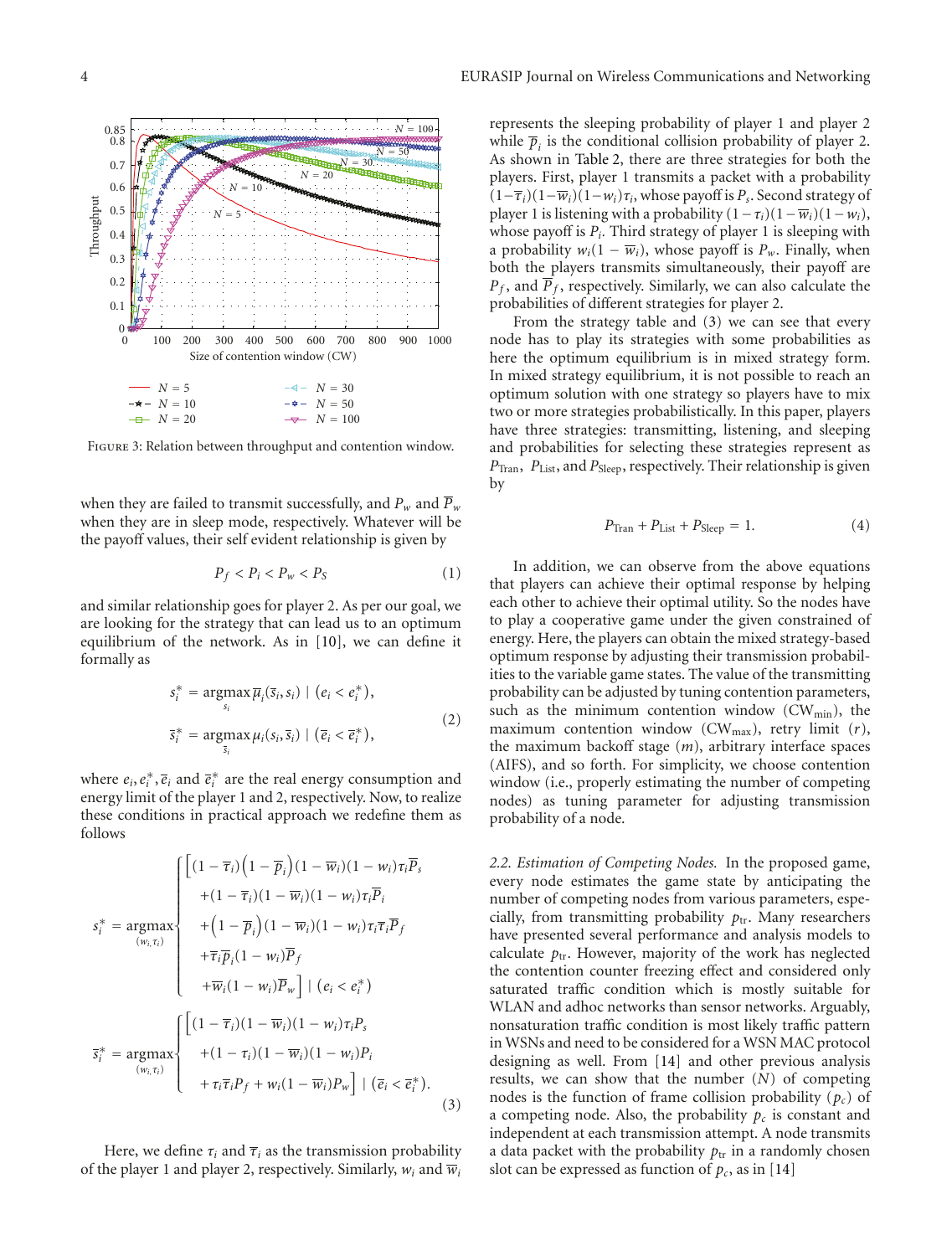$$
p_{\text{tr}} = \frac{1}{(1 - 2p_c)(\text{CW}_{\min} + 1) + p_c \text{CW}_{\min} \left(1 - (2p_c)^m\right) / 2(1 - 2p_c)(1 - p_c) + (1 - p_c)(1/\lambda^2 - 1)}.
$$
(5)

Here,  $\lambda$  represents the traffic condition when  $\lambda = 1$ every node always has a packet to transmit (i.e., Saturated traffic condition). Equation (5) also considered the freezing effect of backoff counter. So, from (5) it is clear that  $p_{tr}$  =  $p_{\text{tr}}(p_c, m, CW_{\text{min}}, \lambda)$ , and depend on  $p_c$ . The relation between  $p_{tr}$  and  $p_c$  is given by

$$
p_c = 1 - (1 - p_{tr})^{n-1}.
$$
 (6)

Here, *n* denote the number of the nodes. After Substituting (5) into (6), and simplifying the equation with respect to *n*, as in [15], the simplified equation is given by

$$
n = 1 + \frac{\log(1 - p_c)}{\log(1 - p_{\text{tr}})}.
$$
\n(7)

Now, by monitoring the channel all the nodes can independently measure the  $p_{tr}$  and  $p_c$ , hence, can estimate the value of n as well. Equation (5) is the simple form of  $p_{tr}$  as for the simplicity we neglected the retry limit. The channel is an ideal and introducing no error to the reception of a packet other than collision. Also, capture effect is not considered.

During the active part of the "considered MAC" protocol, every node is in wake up mode for any possible communication with the neighbors. So, the nodes do not have to waste any additional energy for aforementioned estimation mechanism. This estimation mechanism is implemented by adding three additional counters in the system. These three counters are transmitted fragment counter (TFC) which counts the total number of successfully transmitted data frames; acknowledge failure count (AFC) which counts the total number of unsuccessfully transmitted data frames, and slot counter (SC) which counts the total number of experienced timeslots. With these three counters we can estimate the  $p_{tr}$  and  $p_c$ , and hence the number of competing nodes *n*, can be presented as in [11]

$$
p_{tr} = \frac{TFC + AFC}{SC},
$$
  
\n
$$
p_c = \frac{AFC}{TFC + ACF}.
$$
\n(8)

This estimation mechanism gives good approximation but not the accurate results. There are some methods, especially [15, 16], to name a few, to accurately predict the number of competing nodes in the networks. In [17], authors presented batch and sequential Bayesian estimators to predict the number of competing nodes. In [15], authors presented two run time estimation methods named: "auto regressive moving average (ARMA)" and "Kalman Filters". These two methods are very accurate in predicting the number of competing nodes in saturation as well as in nonsaturation traffic conditions. However, all the methods presented in [15, 17] are too complex and heavy (in terms of energy consumption, etc.) to implement in sensor networks.

*2.3. Motivation for Improved Backoff.* As we mentioned earlier, estimating the game state accurately and timely are the key obstacles in formulating an incomplete cooperative game. Every node change its strategy by adjusting the contention window (i.e., properly estimating the number of competing nodes) and tries to achieve its optimal solution. However, according to [16] we cannot expect to find an algorithm that can give the theoretical optimum solution and runs in polynomial time, as the abovementioned problem has been proven to be NP-hard. So, if we allow each node to adjust its strategy after transmitting or discarding a packet rather than in each time slot we can relax the requirement on timeliness of the abovementioned game. Furthermore, we need a simple, light (in terms of energy and implementation) yet an effective suboptimal solution for the same. These challenges are the key motivation factors for us to introduce an improved backoff-based energy-efficient MAC protocol for WSNs, which can give a suboptimal solution to aforementioned incomplete cooperative MAC layer game.

*2.4. Preliminaries.* Based on our previous work [14], and using the parameters listed in Table 4, we show the relation of throughput and contention window in Figure 3 with different number of nodes.

As shown in Figure 3, the value of throughput firstly increases and then decreases for given number of nodes (*n*) as the value of CW increases from 1 to 1000. For the small number of nodes first throughput is increasing and then decreasing while for large number of nodes throughput is increasing slowly before its maximum point. The reason behind this is very obvious, at the lower number of nodes, less waiting time in backoff procedure during low contention window size. At the higher number of nodes, at first CW is too small to adjust with the number of nodes, hence high collision, but later it is adjusted with the number of nodes, so less collision and less waiting time in backoff procedure. However, all the nodes in the network achieved all most same maximum throughput as shown in Table 3.

Similarly, in Figure 4 we show the relation of average access time and contention window with different number of nodes. From Figure 4, we can observe that the average access delay time for different number of nodes is different. However, for given number of nodes, after certain length of contention window, the access delay time does not jitter and it is almost constant for rest of the contention window size. It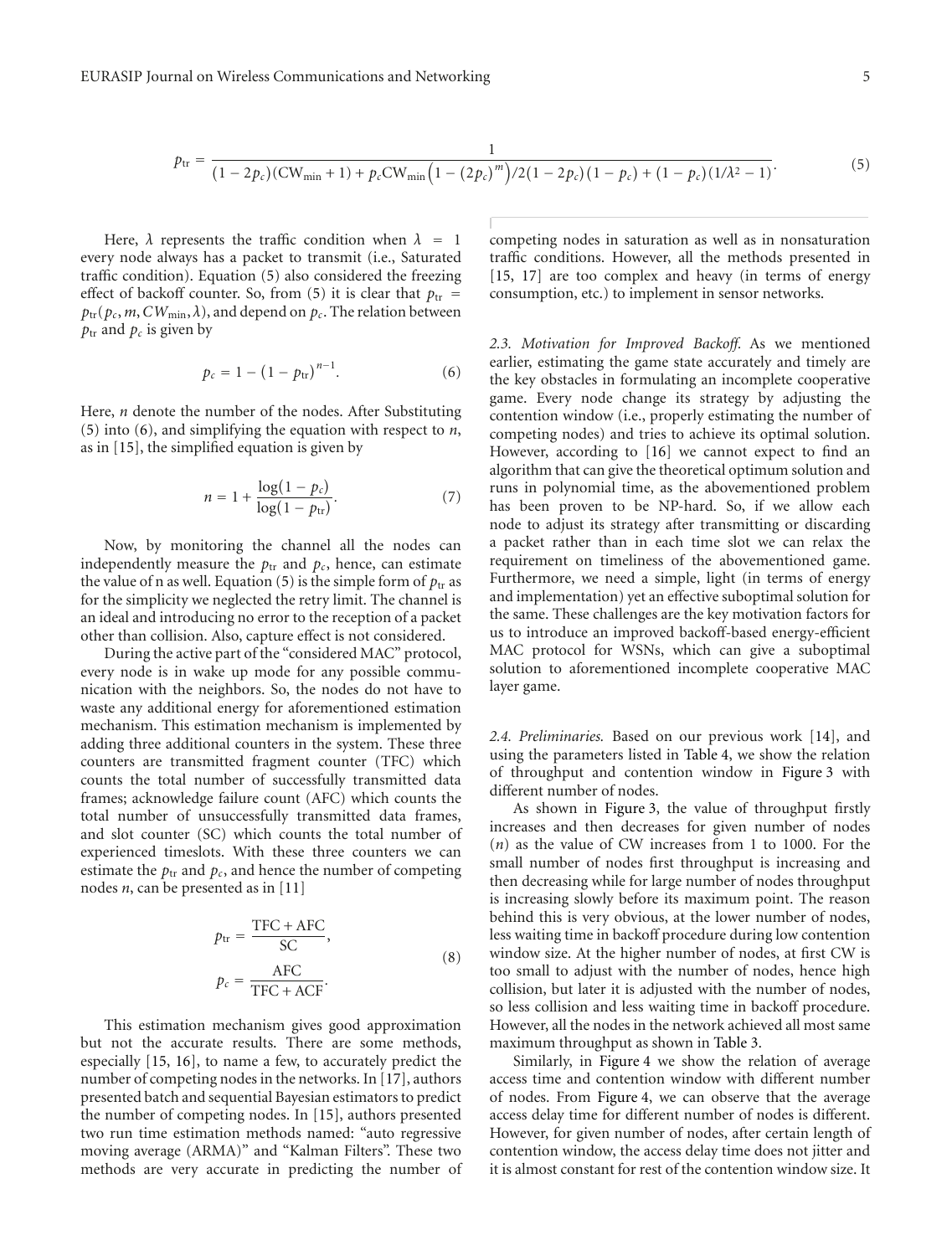

Figure 4: Relation between average access delay and contention window.

Table 3: Number of nodes versus maximum throughput.

| Number of<br>Nodes $(n)$ | Maximum<br>Throughput | CW Size |
|--------------------------|-----------------------|---------|
| 5                        | 0.825                 | 45      |
| 10                       | 0.820                 | 97      |
| 20                       | 0.819                 | 195     |
| 30                       | 0.818                 | 300     |
| 50                       | 0.817                 | 450     |
| 100                      | 0.816                 | 800     |
|                          |                       |         |

is worth to note that the size of the superframe was kept fixed in order to obtain the results presented in Figures 3 and 4.

From the results presented in Figures 3, 4 and Table 3, we can observe that if we can adjust the size of the window or transmitting probability according to the number of competing nodes the maximum throughput can be achieved. This gives us an intuition to use Improved Backoff (IB) scheme for a suboptimal solution to incomplete cooperative game.

In this paper, we use a fixed size contention window, but a nonuniform, geometrically increasing probability distribution for picking a transmission slot (i.e., transmitting probability) in the contention window interval instead of traditional(here, traditional backoff procedure means CSMA/CA scheme with binary exponential backoff (BEB), unless and otherwise specified) backoff procedure. So, in this paper we present a suboptimal and a simple solution to achieve the optimum performance of a network.

#### **3. Improved Backoff**

In this section, we briefly introduce the improved backoff (IB), for more details on the same readers are refered to [14]. This is very simple scheme to integrate with any



Figure 5: Difference between uniform and truncated geometric distributions (this result is taken from [14]).

energy efficient MAC protocols for WSNs. This method does not require any complex or hard method to estimate the number of nodes. Furthermore, IB can easily accommodate the changing dynamics of WSNs.

*3.1. IB Mechanism.* In contrast to traditional backoff scheme, IB scheme uses a small and fixed CW. In IB scheme, nodes choose nonuniform geometrically increasing probability distribution (*P*) for picking a transmission slot in the contention window. Nodes which are executing IB scheme pick a slot in the range of (1, CW) with the probability distribution *P*. Here, CW is contention window and its value is fixed. Figure 5 shows the probability distribution *P*. The higher slot numbers have higher probability to get selected by nodes compared to lower slot numbers. In physical meaning, we can explain this as: at the start node select a higher slot number for its CW by estimating large population of active nodes (*n*) and keep sensing the channel status. If no nodes transmits in the first or starting slots then each node adjust its estimation of competing nodes by multiplicatively increasing its transmission probability for the next slot selection cycle. Every node keeps repeating the process of estimation of active nodes in every slot selection cycle and allows the competition to happen at geometrically-decreasing values of *n* all within the fixed contention window (CW). In contrast to the probability distribution *P*, in uniform distribution, as shown in Figure 5, all the contending nodes have the same probability of transmitting in a randomly chosen time slot. As we mentioned earlier, IB uses a truncated, increasing geometric distribution, as presented in [14], and is given by

$$
p = \frac{(1 - \alpha)\alpha^{\text{CW}}}{1 - \alpha^{\text{CW}}} \alpha^{-t_r} \quad \text{for } t_r = 1, \dots, \text{CW}.
$$
 (9)

Here, it is worth to note that IB scheme does not use timer suspension like in IEEE 802.11 to save energy and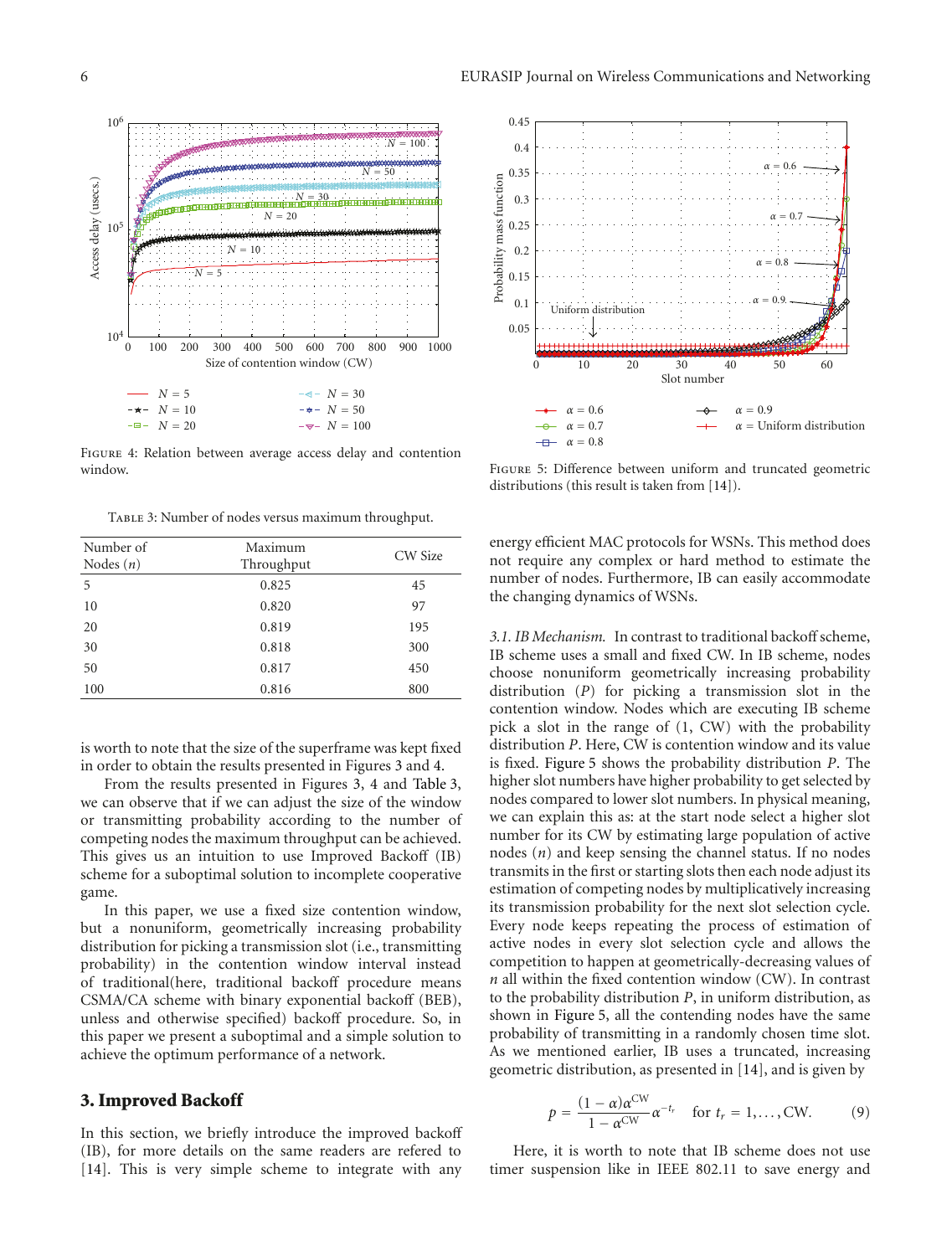| Parameters            | Values                    |
|-----------------------|---------------------------|
| $CW_{min}$            | 16                        |
| ACK packet size       | 24 Bytes                  |
| Data packet size      | 1024 Bytes                |
| <b>Nodes</b>          | $5 \sim 100$              |
| Data rate             | 1 Mbps                    |
| Transmitting energy   | $50 \times 10^{-6}$ J/Bit |
| Idle/listening energy | $75 \times 10^{-6}$ J/Bit |

reduce latency in case of a collision. The only problem with the IB is fairness, however, for WSNs, fairness is not a problem due to two main reasons. First, overall network performance is more important rather than an individual node. Second, all nodes do not have data to send all the time (i.e., unsaturated traffic condition). Using IB may give us the optimum network performance as it reduces the collision to minimum.

*3.2. Analytical Modeling of IB.* In this section, we present the general frame work to model the backoff algorithm(in this paper, we use words "algorithm", "scheme", and "method" interchangeably). This frame work basically consists of three steps: finding the attempting probability for a node in backoff, finding the transition probability for a given channel state, and modeling the stationary probabilities of the channel state for required protocol details. Here, we model the channel efficiency with these basic steps. Based on our previous work [14], here we present the Markov chain model of IB with extra two states to model the nonsaturation traffic condition. A node may now wait in the idle state for a packet from upper layers before going into backoff procedure. This corresponds to a delay in the idle state and it is represented by upper left two sates in the Figure 6. The delay in the idle state is modeled geometric with parameter *λ*.

Figure 6 shows the state diagram of IB algorithm at an individual node. As we explained earlier, IB does not use contention counter suspension and there is only one stage (i.e., fixed backoff window). In IB, each node selects a contention slot with a geometrically increasing distribution as presented in  $[14]$  within the range of  $(1, \ldots, CW)$ , where CW is the fixed contention window size. This contention window is used as time unit for a node to detect the transmission of a frame from any other node. This time unit to be defined as "slot time" and this is different from the data transmission slot. Generally, data transmission slot is quite long compared to contention window slot. Using similar notation as in [18] for IB, here the state of each node is described by  $\{j, k\}$ , where *j* stands for the backoff stage, and *k* stands for the backoff timer value (For IB,  $j = 0$  and max{ $k$ } = CW). Here,  $p_{\text{CIB}}$  represents as the collision probability and also  $p_{\text{CIB}}$  represents the probability of detecting the channel busy. Therefore, Figure 6 shows the one-dimensional discrete-time Markov Chain for IB at an

individual node. In this Markov Chain, the nonnull one-step transition probabilities are as follows

$$
P\{0, k \mid 0, k+1\} = 1 - p_{\text{CIB}}, \quad k \in (1, \text{CW}),
$$
  
\n
$$
P\{0, 1 \mid 0, k\} = p_{\text{CIB}}, \quad k \in (1, \text{CW}),
$$
  
\n
$$
P\{0, k \mid 0, 1\} = p'_k, \quad k \in (1, \text{CW}),
$$
  
\n
$$
P\{-2, W_{-2} - 1 \mid -2, W_{-2} - 1\} = (1 - \lambda),
$$
  
\n
$$
P\{0, k \mid -1, 0\} = \frac{\lambda}{p'_k}, \quad k \in (1, \text{CW}),
$$
  
\n
$$
P\{-2, 1 \mid -1, 0\} = (1 - \lambda),
$$
  
\n
$$
P\{-1, 0 \mid -2, 1\} = \lambda,
$$
  
\n
$$
P\{-1, 0 \mid 0, 1\} = 1 - p_{\text{CIB}}.
$$
  
\n(10)

The first equation in (10) indicates the backoff counter which is decremented if the channel is sensed idle. The second equation in (10) indicates the node defers the transmission of a new frame and enters stage 0 of the backoff procedure if it detects a successful transmission of its current frame or finds the channel busy or if it detects that a collision occurred to its current not successfully transmitted frame. The third equation in (10) indicates the node selects a backoff interval nonuniformly in the range of (1, CW) following an unsuccessful transmission. Rest of the equations shows the transition probabilities for two extra sates we added. Here, we take  $CW_{-2} = 2$  to introduce two extra states. The fourth equation in (10) represents the node waiting in the idle state for packet to arrive from the upper layer. The fifth equation in (10) shows the buffered packet enter to backoff procedure. The sixth and seventh equations in (10) represent the transition between buffer to idle state and back to buffer state according to availability of a packet, respectively. The last equation in (10) represents transition of backoff procedure to buffer state in case of a successful packet transmission.

In IB Scheme, a node is randomly selecting a contention window from the (1, CW) and transmit with the probability  $p'_k$ , where  $p'_k$  is based on the nonuniform increasing geometry distribution as given in (9) and define as

$$
p'_1 < p'_2 < \cdots < p'_k < 1, \quad k \in (1, \text{CW}).\tag{11}
$$

To understand (11) readers are advised to refer Figure 5 where the different values of  $p'_k$  with different values of *α* are plotted. Now, similar to BEB scheme, we can define the probabilities of busy medium, idle medium and successful transmission in a time slot in IB scheme, respectively, as follows

$$
p_{\text{IBb}} = 1 - \left(1 - \left(p_1' + \dots + p_k'\right)\right)^n, \np_{\text{IBi}} = \left(1 - \left(p_1' + \dots + p_k'\right)\right)^n, \np_{\text{IBs}} = np_k' \left(1 - \left(p_1' + \dots + p_k'\right)\right)^{n-1}.
$$
\n(12)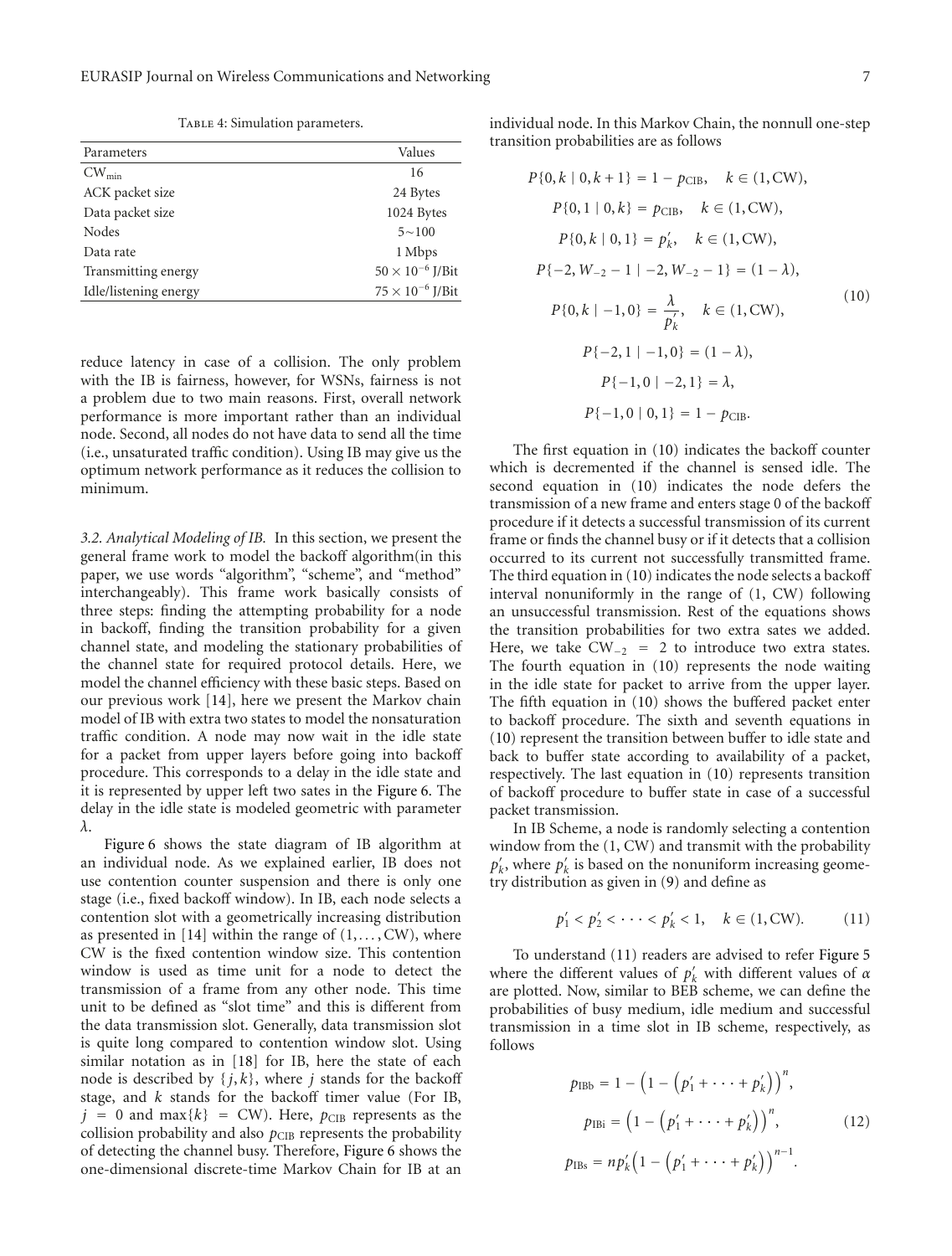

Figure 6: Markov Chain for IB Method.



Figure 7: Shows the channel efficiency of "Normal MAC", "Incomplete Game" and "IB Based MAC".

Now, the probability of collision in IB is given by

$$
P_{\text{IBc}} = 1 - \left(1 - \left(p_1' + \dots + p_k'\right)\right)^n - np_k'\left(1 - \left(p_1' + \dots + p_k'\right)\right)^{n-1}.
$$
\n(13)

Using aforementioned equations, we can define the channel efficiency as the fraction of time that the channel is used for successful transmission. The time that the channel remains empty or busy with collision is wasted. Here, successful transmission includes data frame with an acknowledgement. The simplified channel efficiency for IB scheme as in [14] is given by

$$
\eta_{\text{IB}} = \frac{np'_k \Big(1 - \Big(p'_1 + \dots + p'_k\Big)\Big)^{n-1}}{1 - (T_S - T_i)/T_S \Big(1 - \Big(p'_1 + \dots + p'_k\Big)\Big)^n}.
$$
 (14)

*3.3. Performance Evaluation.* In this subsection we present, the performance comparison of incomplete cooperative game; that is, "Incomplete Game", our "considered" or "normal" MAC protocol, and IB-based MAC protocol in terms of channel efficiency, medium access delay, and energy-efficiency. The latter two protocols are the same in nature except for their backoff procedure. Here, we fixed the channel rate to 1 Mbps with an ideal channel condition. For the "normal" MAC protocol maximum retry limit is set to  $6$  ( $m = 6$ ), minimum contention window is set to 16 (also for the IB Based MAC), and traffic model is set to nonsaturation. The backoff algorithm (BA) performed in a time-slotted fashion. A node attempts to attain the access the channel only at the beginning of a slot. Furthermore, all nodes are well synchronized in time slots and propagation delay is negligible compared to the length of an idle slot. For the performance evaluation, we carried out simulation in Matlab.

Here, we define network load in terms of the number of nodes that are contending for the access medium. Another approach is to consider total arrival packet rate to the network as an offered load. The main parameters for our simulation are based on [18] and listed in Table 4. For calculating the energy consumption in nodes, we choose ratio of idle: listen: transmit as  $1:1:1.5$ , as measured in [19]. For the simulation results we do not consider the technology adopted at the Physical layer, however the physical layer determines some network parameter values like interframe spaces. Whenever necessary, we choose the values of the physical layer dependent parameters by referring to [18]. In case of "Incomplete Game", we assume that each node estimates the game state timely and accurately by detecting the channel. The results obtained here are the average values of our collected data.

As we have described in previous section, channel efficiency is mostly depends on number of active nodes and contention window size. As shown in Figure 7, at first "Normal MAC" (NM) gives high channel throughput at lower number of nodes. The reason is very obvious, less collision and low waiting time in backoff procedure, and as number of contenders increases channel throughput start decreasing. In contrast to NM, "IB-based MAC" (IBM) maintains high channel efficiency due to its unique quality of collision avoidance among the competing nodes. In IBM,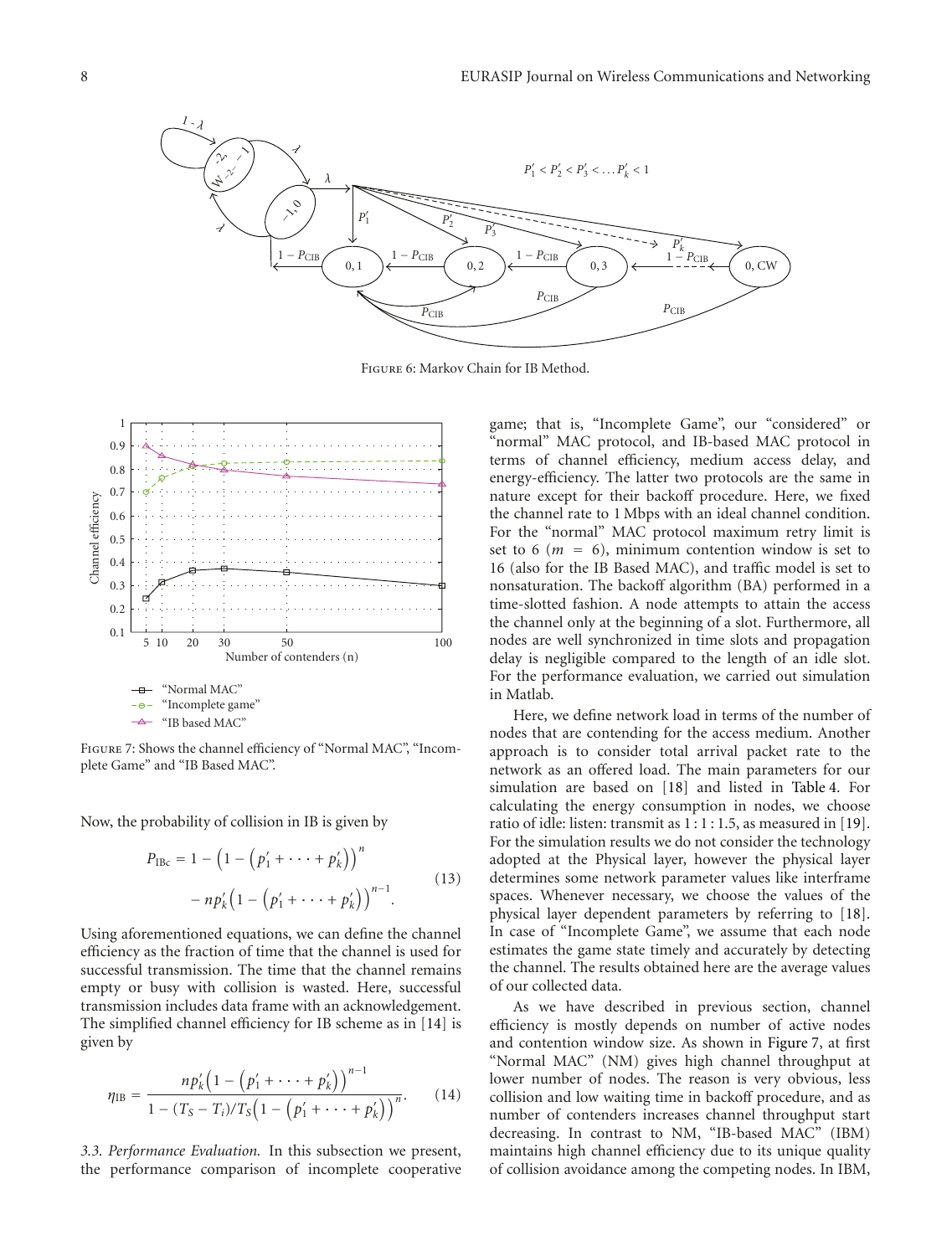

FIGURE 8: Average access delay versus number of nodes.



FIGURE 9: Energy-efficiency versus number of nodes.

most of the nodes choose higher contention slots while very few nodes selects lower contention slots, hence less or no collision and low waiting time in backoff procedure. For "Incomplete Game" channel efficiency almost keep constant after 30 nodes, as each node can adapt to the variable game state and choose corresponding equilibrium strategy. At start, it shows lower channel efficiency because contention window is still too big for given number of nodes.

Figure 8 shows the average medium access delay performances of NM, Incomplete Game and IBM. Here, medium access delay is defined as the time elapsed between the generation of a request packet and its successful reception. In NM scheme, as a large number of stations attempt to

access the medium, more collision occurs, the number of retransmissions increases and nodes suffer longer delays. In IBM, as we expected access delay is very low compared to NM. This is because of low or no collision and less idle waiting time in backoff procedure. In "Incomplete Game", access delay performance is far better than "NM", and comparable with "IBM", as it can easily adapt the variable game state and choose the corresponding equilibrium strategy by adjusting contention window according to number of nodes.

Figure 9 illustrates the impact of CW on energy efficiency of NM, incomplete game, and IBM schemes. Here we define the energy efficiency as energy required to successfully transmit one bit of data packet.

From Figure 9, we can see that as number of nodes increases NM scheme waste more energy due to increase in collision and retransmission attempts. In contrast, IBM wastes very less energy due to its unique characteristics of collision avoidance. Similarly, "Incomplete Game" can also give the comparative performance to IBM, as it also reduces collision by adjusting its equilibrium strategy. Here it is worth to note that during the "Incomplete Game" all the nodes will switch to sleep mode when there is no communication. From all aforementioned results, we can see the superiority of IBM over NM. Accepting IBM as backoff scheme can increase the overall performance of an energy efficient MAC protocol to a large extends and we can also get the suboptimal solution for an incomplete cooperative game.

*3.4. Applicability and Extendibility of the Incomplete Game.* In this paper, we use the concept of incomplete cooperative game to improve the performance of a WSN MAC protocol. Using the presented method here we can formulate a game for dynamic duty cycle adjustment in wireless sensor networks. With a proper fairness mechanism, it is also possible to extend our scheme to general wireless networks (i.e., IEEE 802.11). Furthermore, it is possible to extend our scheme to answer the selfish behavior of a node in IB and erroneous channel conditions as well.

## **4. Conclusions**

In this paper, we used the concept of incomplete cooperative game to model the WSN MAC protocol for energy-efficient design. Moreover, we introduced IB for an energy-efficient MAC protocol in WSNs. It is very easy to implement in WSNs and also we do not need any complex estimation algorithm to calculate the number of nodes in the network. From the results, it is clear that IB can provide a suboptimal solution to an incomplete cooperative game.

## **Acknowledgments**

The authors would like to express their sincere thanks to the anonymous reviewers for their insightful comments that helped in improving the quality and presentation of this paper. This work was supported by the National Research Foundation of Korea (NRF) grant funded by the Korea government (MEST) (No. 2010-0018116).